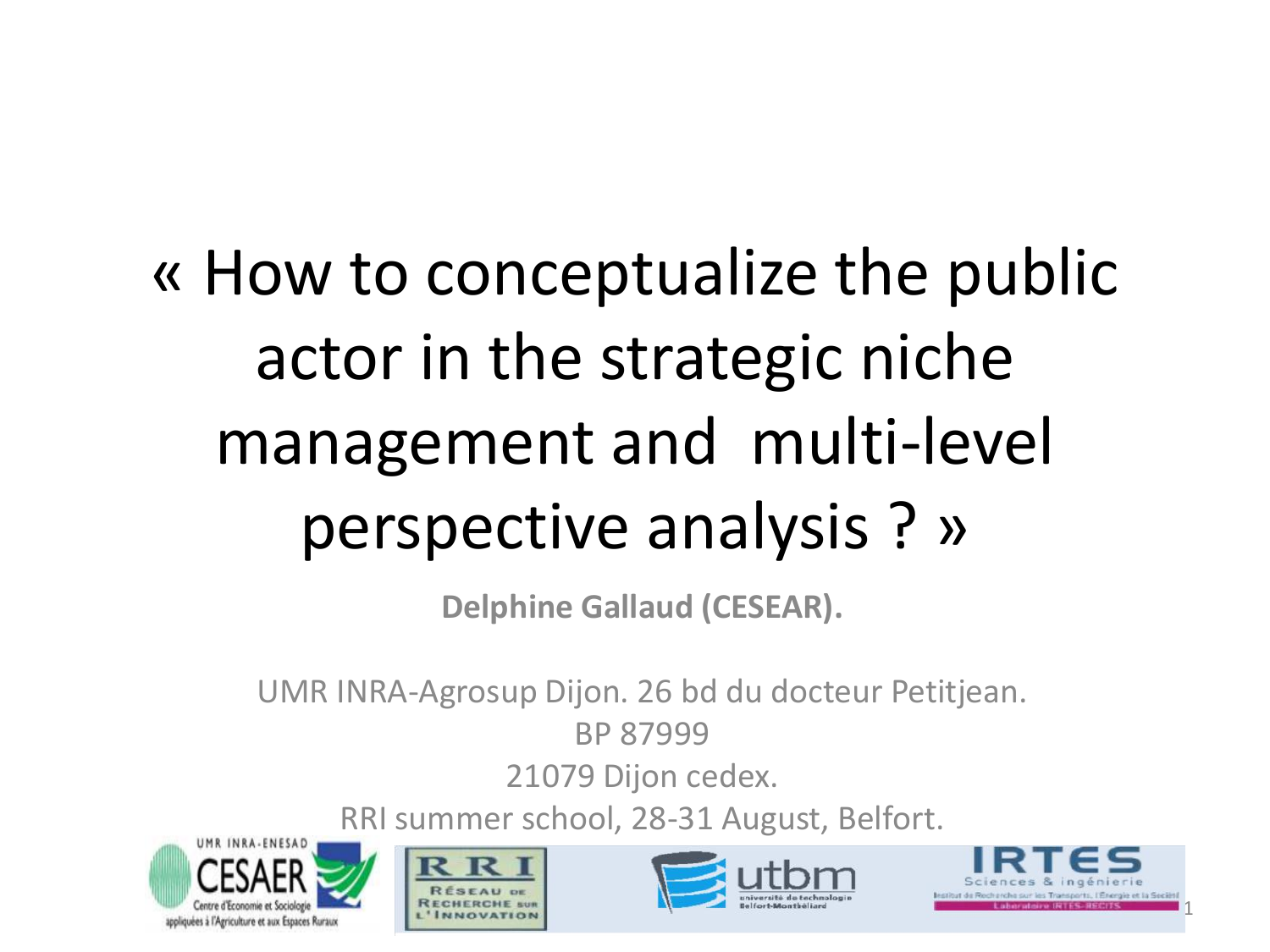# Summary.

- Introduction.
- 1. Literature : Conceptualization of public actor in the SMN and in the MLP.
- 2. No differenciation of the public actor/ differenciation?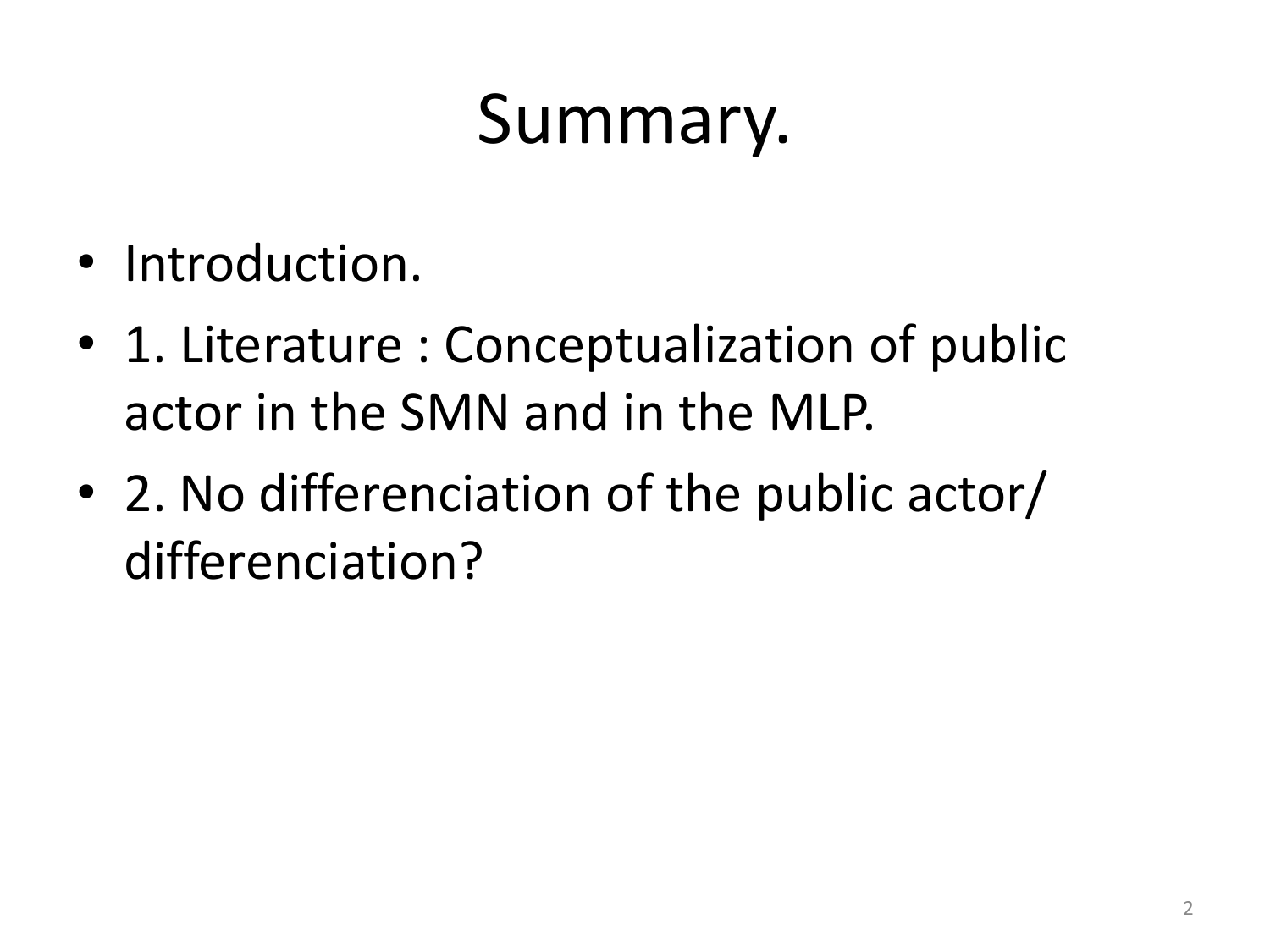# Introduction.

• In the 90's socio political context the emergence of awareness of the urgency of environmental problems leads to a development of new theoretical frameworks amongst which: strategic niche management (Kemp & alii, 1998) and multi-level perspective analysis (Geels, 2002, 2011).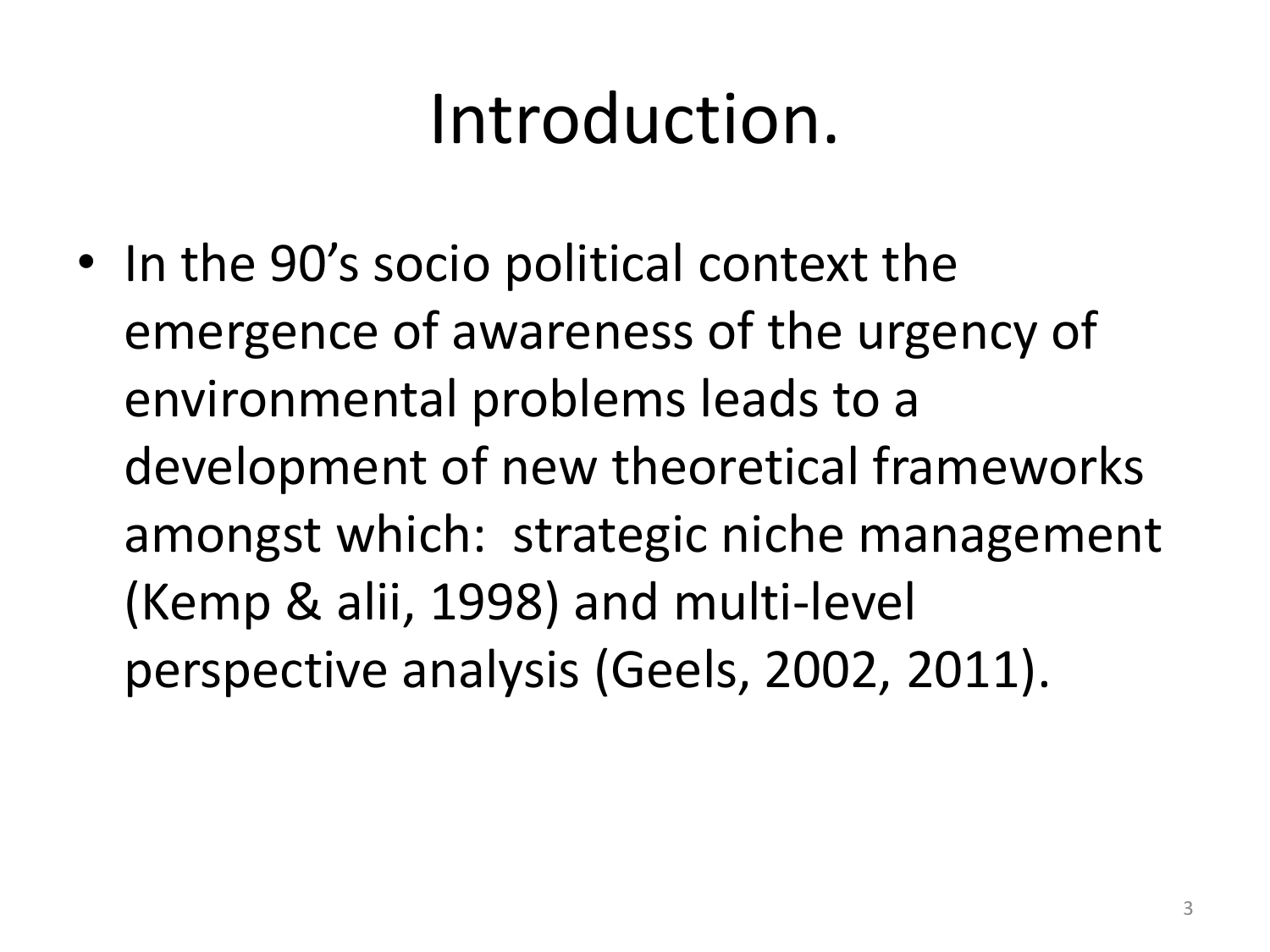## 1. Literature : conceptualization of public actor in the SMN and MLP.

#### Increasing structuration of activities in local practices



Geels (2011)

Fig. 2. Multi-level perspective on transitions.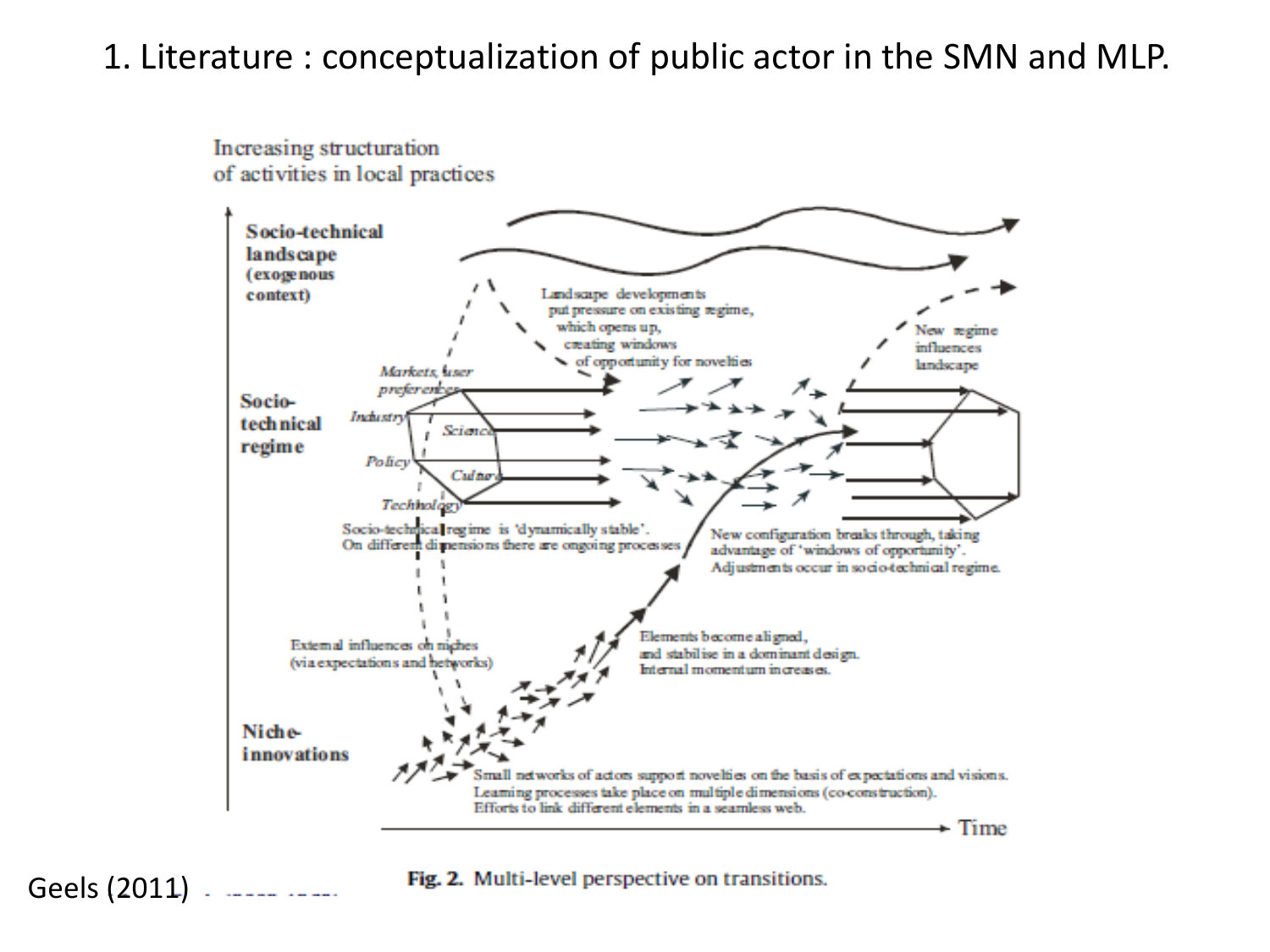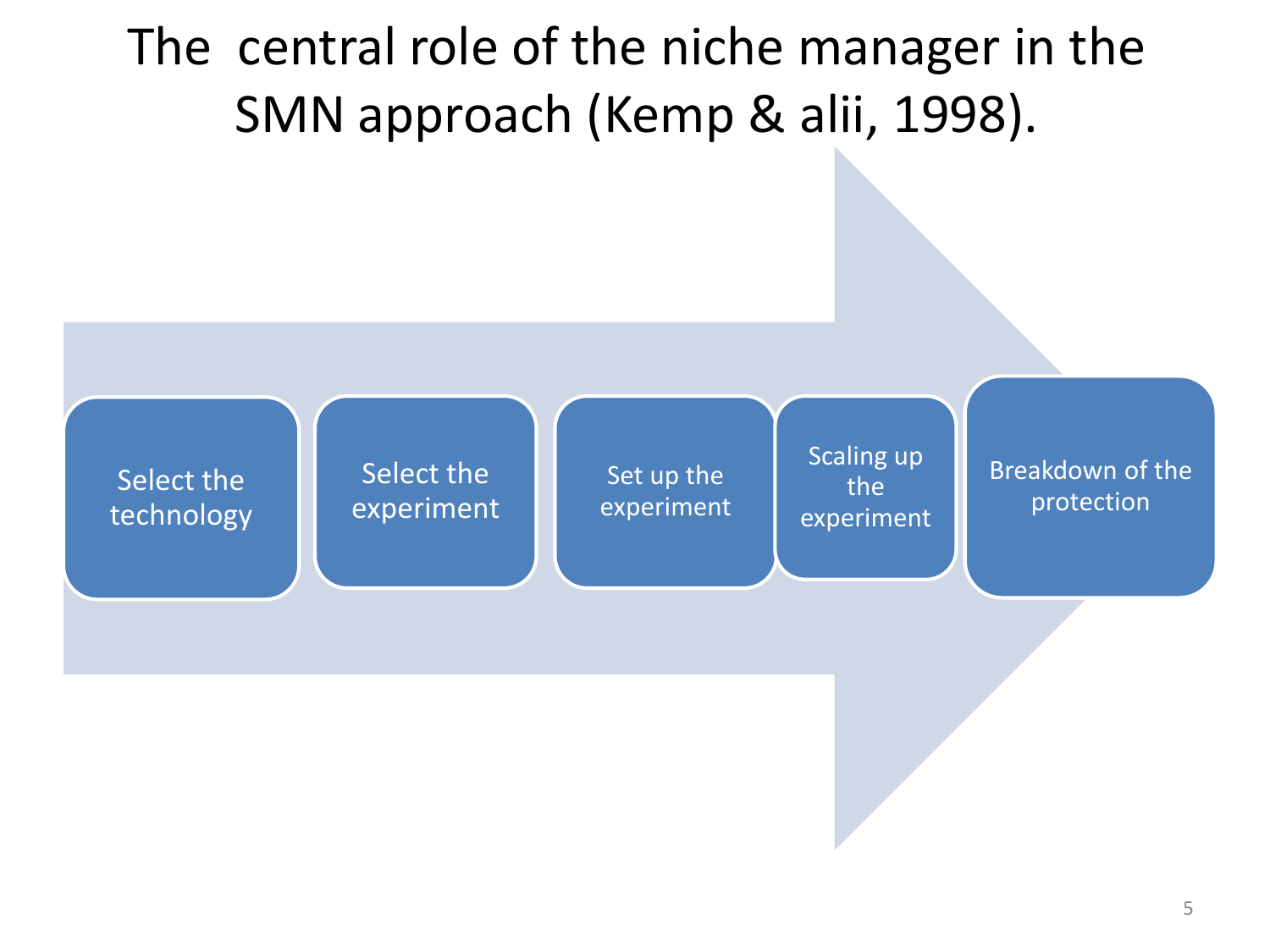Who should do the niche management ? Public actor / other actors

- Kemp & alii (1998) postulate that public actor should do the management of the niche. But then, they open the way to other actors (firms, NGO, societal groups).
- The manager is the most skilled actor so it can differ from phase to phase.
- However, there is no means of choice when 2 or more actors are equally qualified.
- Besides, public actor has not the same goal than private actors.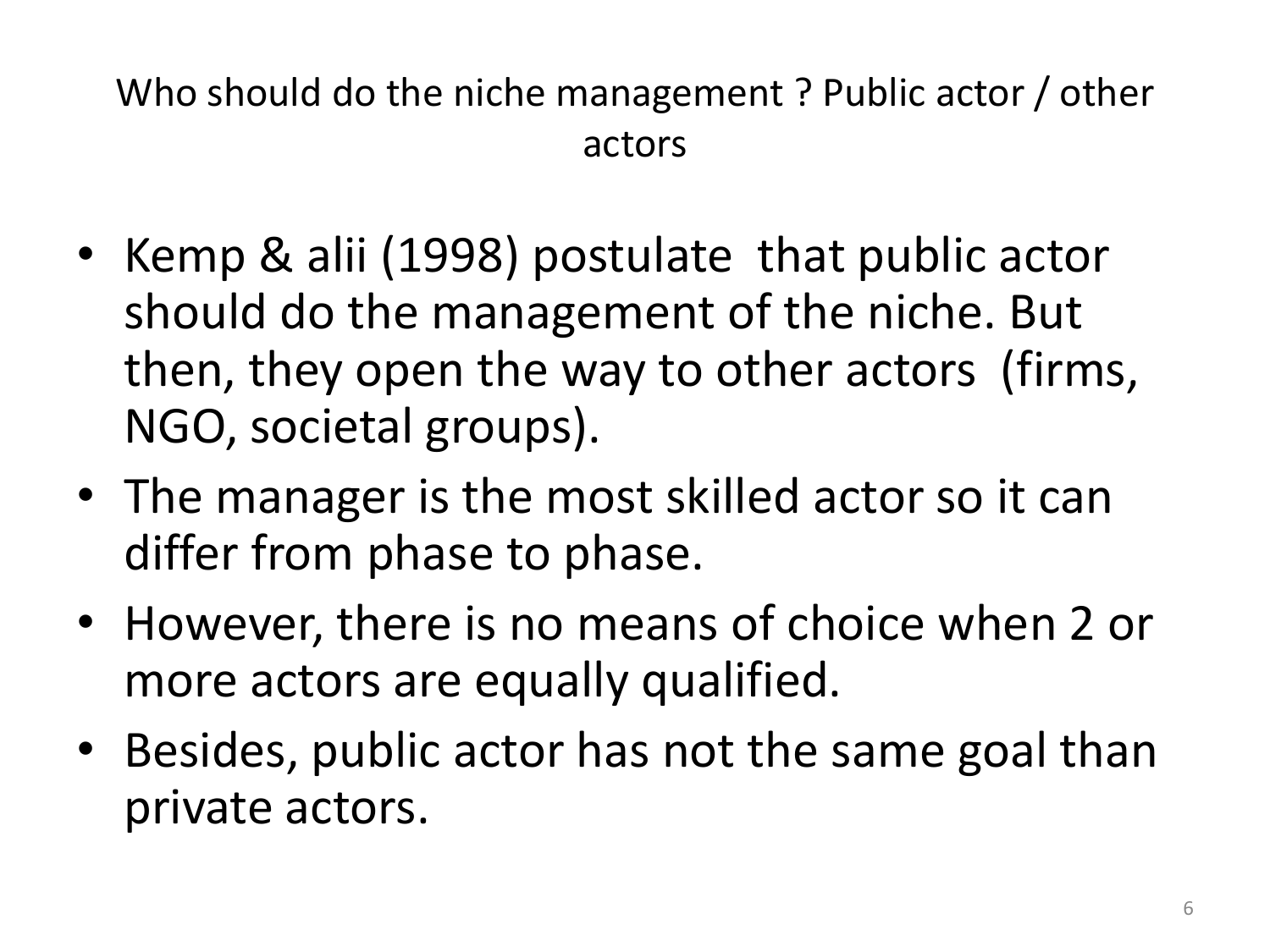## The niche manager in the MLP : reflexivity about policy dilemmas



Geels, 2011, Schot & Geels 2008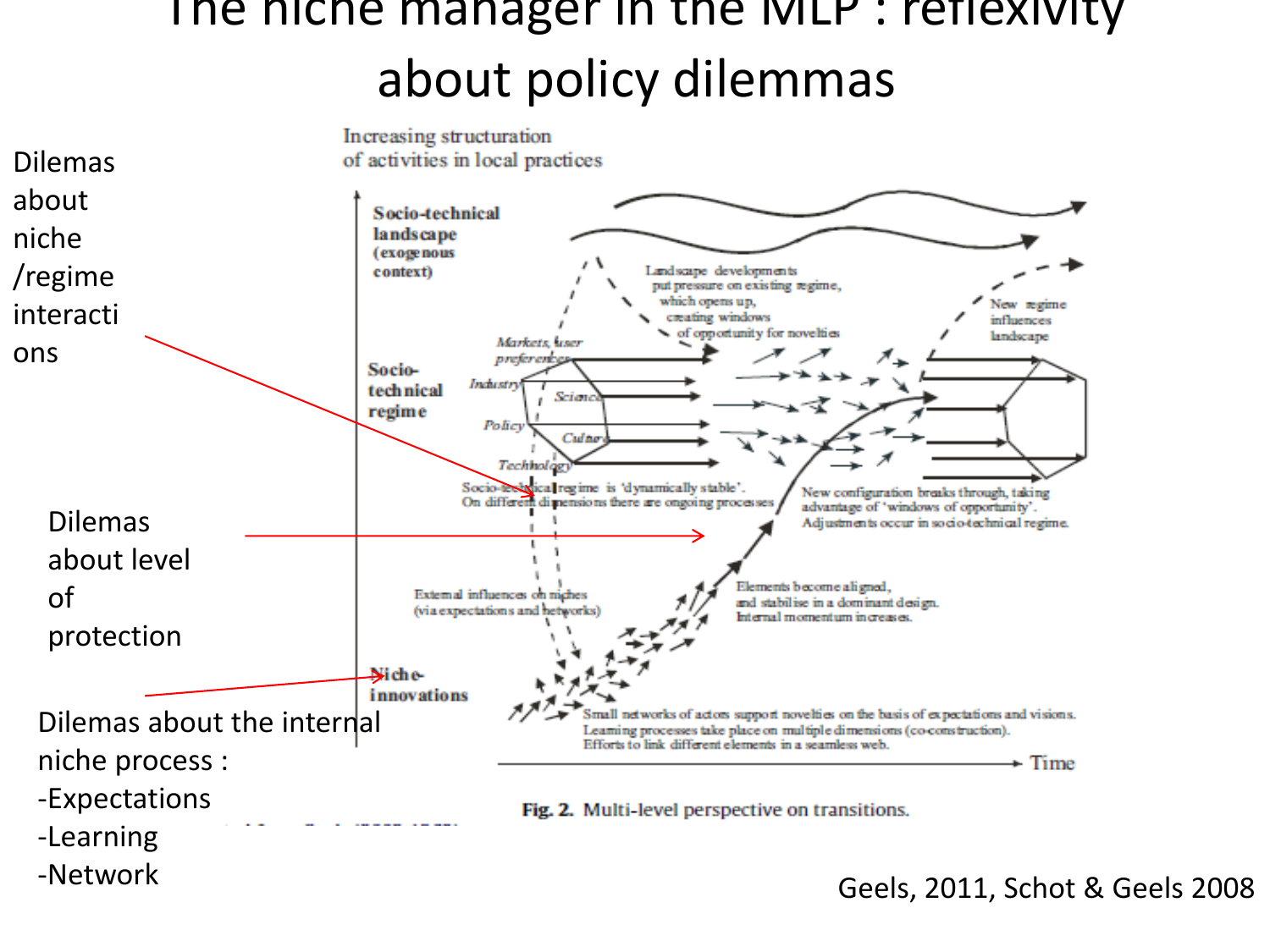## 2. No differenciation of the public actor/ differenciation.

## No differenciation : detection of radical innovation and learning

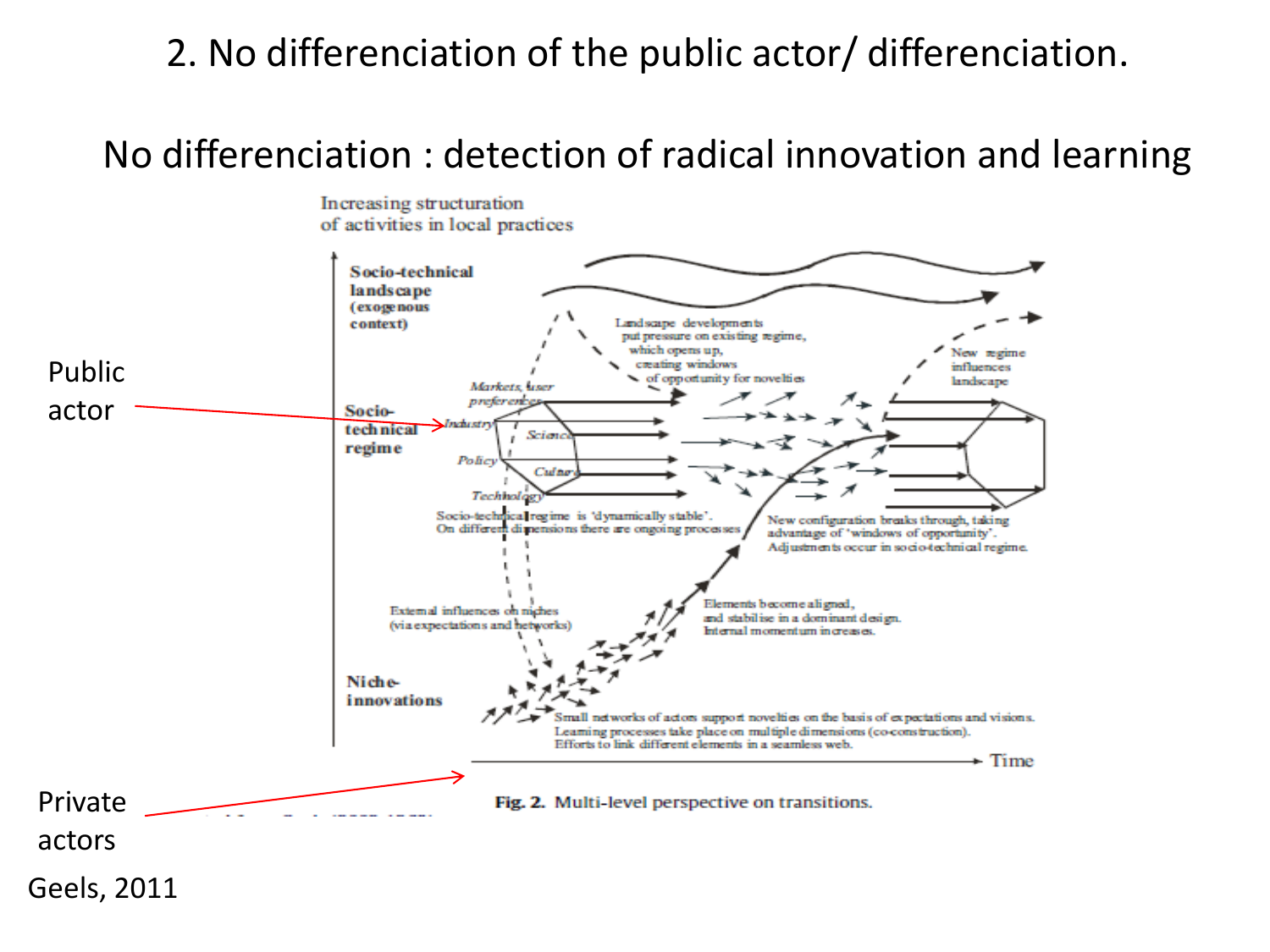Should we question the no differenciation hypothesis ? Goals and behaviour of the public actor. 1. Goals

- SMN as MLP posit that public actor serves collective and long term goals.
- Public actors can have proper goals (be re elected, Smith & al, 2010). Besides, these goals imply to think with short term visioning and not long term.
- A more realistic behaviour of public actor should be introduced into the theoretical framework. Public actor's behaviour is too « monolithic ». Should public actor be conceptualized as one actor or as a coalition of actors ?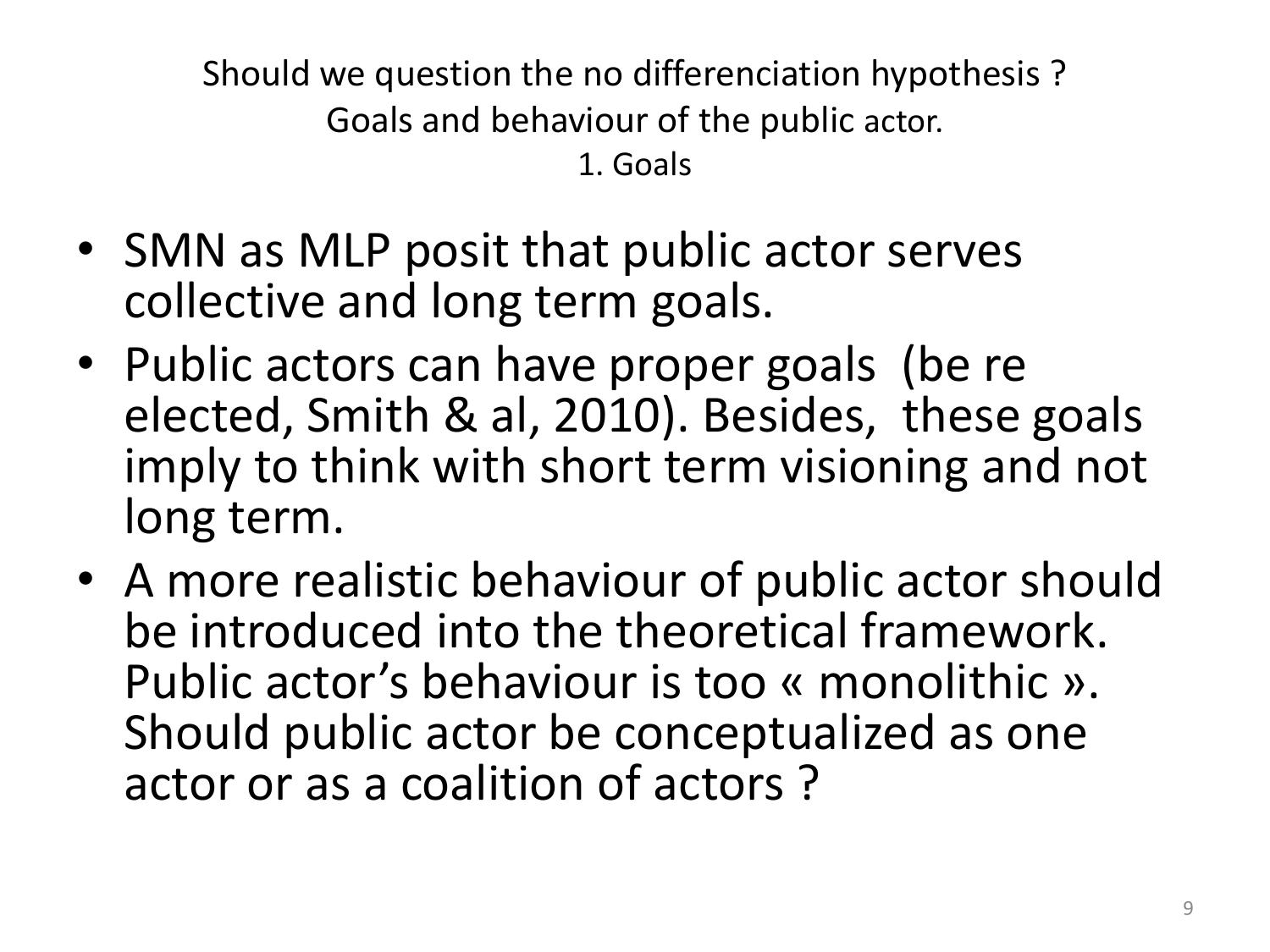### Should we question the non differenciation hypothesis ?

2. Behaviour.

Regulation and institutionnal change vs technological change.



Geels (2011)

Fig. 2. Multi-level perspective on transitions.